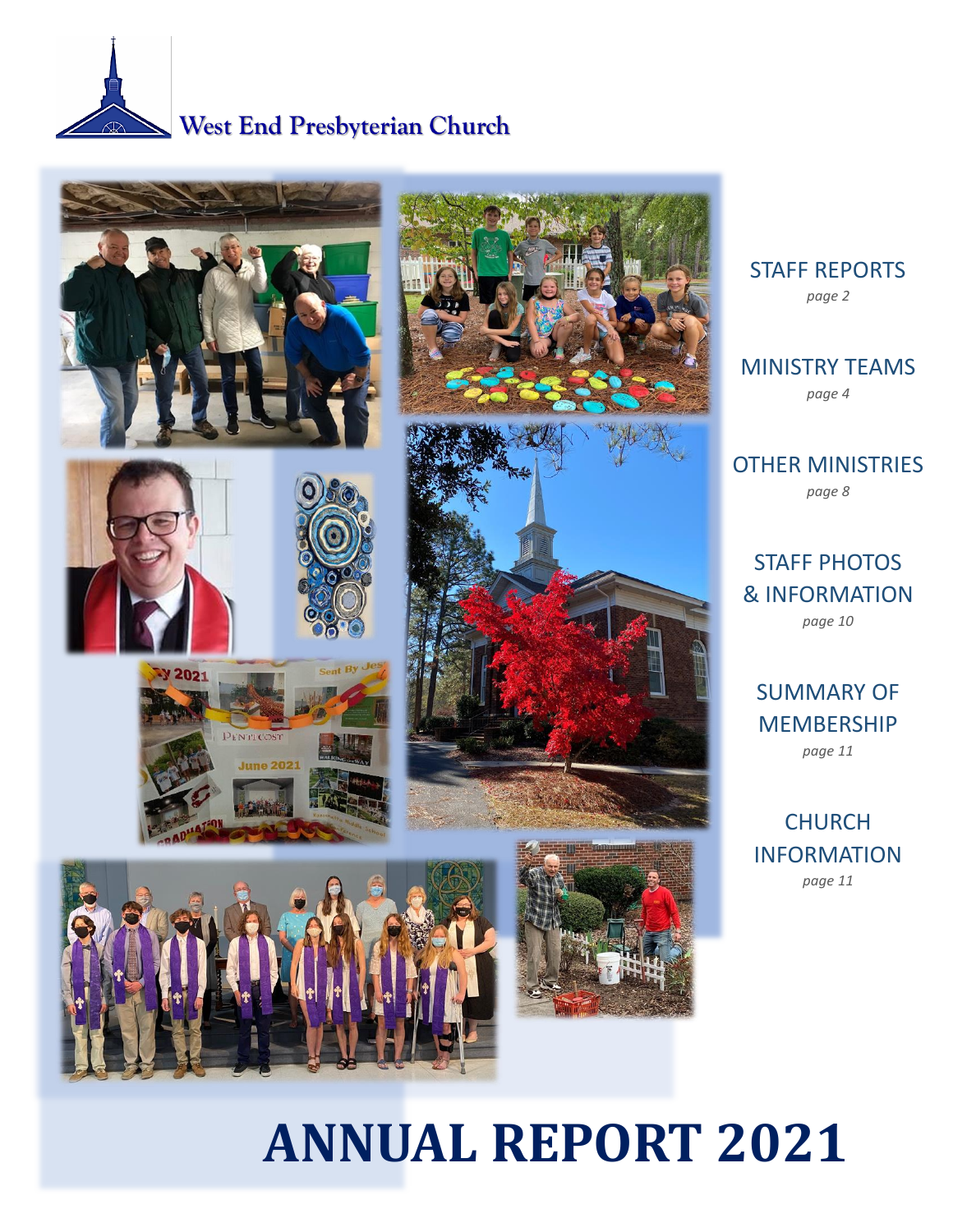# STAFF REPORTS

# A WORD FROM OUR INTERIM PASTOR

REV. THOMAS WESLEY MOORE, IV

#### Dear WEPC,

December 2021 was my first month to begin my ministry with you. 2021 was a difficult year for this congregation as you were navigating through the pandemic and an unexpected transition in leadership. This transition was not limited to a Head of Staff, but with the Christian Education Ministry and the Church Administrator. Yet, I am pleased to say, by the Holy Spirit's power, we are still standing.

In December, the groundwork was laid for Jennifer Thomas to become our full-time Director of Music/Church Administrator as well as WEPC to regroup and search for a Director of Christian Education instead of an Associate Pastor.

There are many uncertainties, but we are not going through this alone. As we are told in 2 Corinthians 5:7, "we live by faith and not by sight". This is not to say that we go forward in our journey haphazardly. We go forward prayerfully discerning where the Spirit is leading us.

Christ's Peace,

Pastor T. Wes Moore

### DIRECTOR OF MUSIC/CHURCH ADMINISTRATOR JENNIFER THOMAS

Just when we thought everything was evolving to "post-pandemic new normal", our church was sorely tested. With the many staffing changes in 2021, I am grateful to our congregation for allowing me to serve in various capacities to keep the ball rolling.

We started 2021 still worshipping in our Crawford Center worship space. With the impassioned help of Tim Kline and the Music & Worship Team, that gathering space became that sacred space where we met and prayed as a congregation. Social distancing, masks and a no-singing policy did not prevent us from feeling the presence of the Holy Spirit and experiencing the spirit of community.

Highlights of that experience included an unforgettable Pentecost Sunday where our chains of prayers in colors of fire overflowed from the worship table and the sounds of our spirit-filled musical ensemble breathed life into the hearts of all. Summer music continued to flourish with guest musicians and thought-provoking themes for worship made manifest through the creative use of slides in worship.

September 2021 brought our return to the Sanctuary with appropriate celebration – bagpipes of course! Since Covid trends were still on the upswing, we were unable to have Chancel Choir although we attempted to resume several times. However, the Handbell Choir remained a strong presence in worship as well as the WOW Choir.

In October we said goodbye to our pastor, Maggie Beamguard, as well as our newly appointed Church Administrator. In an effort to maintain continuity and provide support to the congregation during this time of upheaval, I stepped in as Interim Church Administrator until the new hire started November 1st. As God had different plans, I once again stepped in as Church Administrator in December.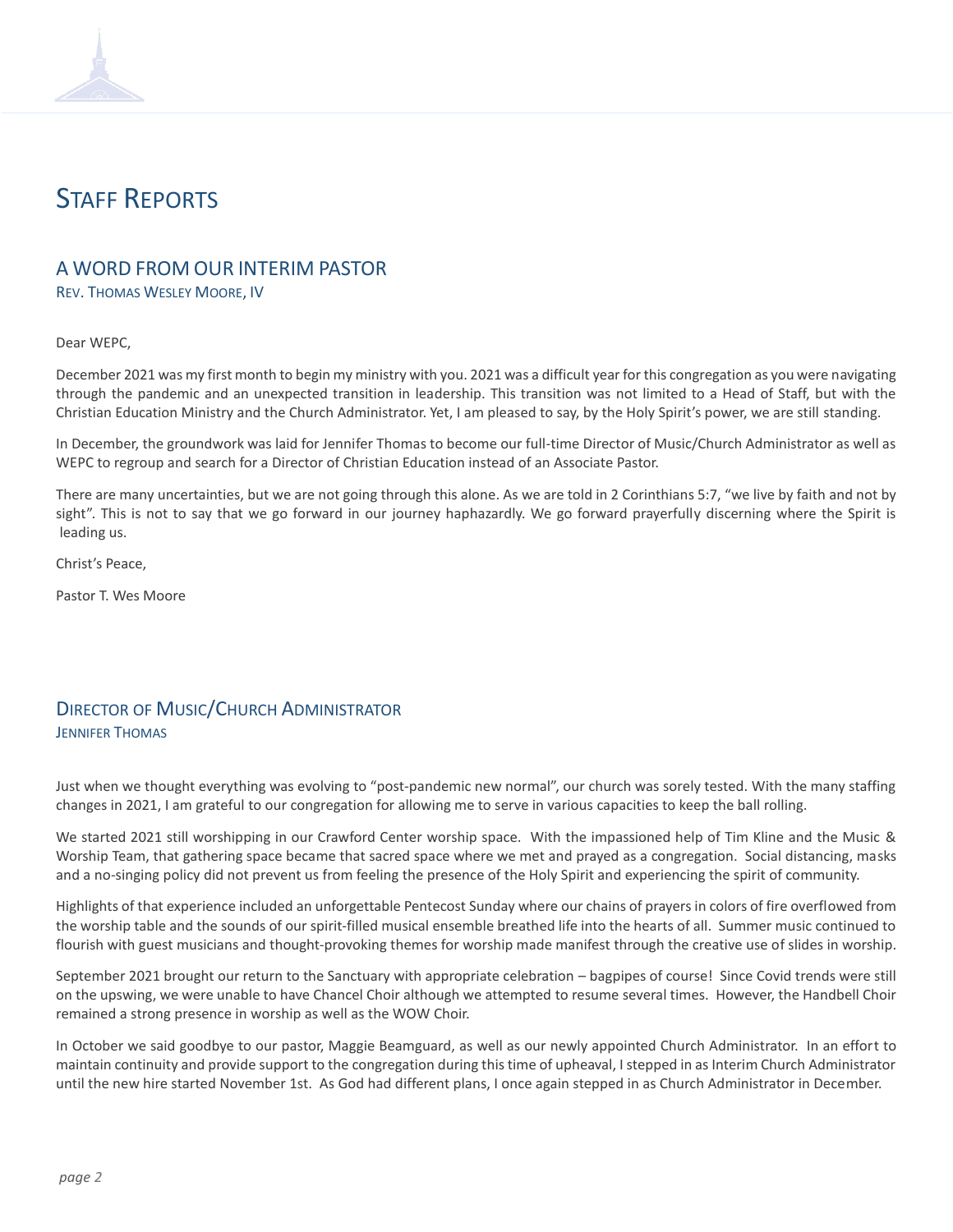The season of Advent and Christmas brought new and different musical opportunities for our church. The WOW Choir presented "A Simple Christmas: What Christmas Means to Me" which included singing, ringing and each child sharing their viewpoints about Christmas. Our usual full-length cantata was abbreviated but nonetheless heartfelt. A vocal quartet and instrumentalists celebrated the season with "A Simple Christmas", recreating the Christmas story through song.

I am indeed grateful to our congregation. Not only for their love and support, but for believing in me for the past 12 years. We have continued to thrive despite seemed hardship because of our faith – in God, this church and this community. With a grateful heart, I continue to serve as both Director of Music and Church Administrator in 2022.

Soli Deo Gloria.

Jennifer Thomas

### FINANCE ADMINISTRATOR PAULA MONTGOMERY

#### ACCOUNT RECEIVABLES

Maintained records of all donations and pledges made to WEPC. Deposited weekly collections. Tracked pledge payments and produced quarterly statements. Tracked and acknowledged payments to the Memorial Fund.

#### ACCOUNT PAYABLES

Paid invoices and other requests for reimbursements. Paid quarterly Mission obligations to local and Presbytery organizations. Worked with heads of committees to verify church expenditures.

#### PAYROLL

Processed monthly payroll and fulfilled state and federal monthly, quarterly, and annual requirements.

#### OTHER DUTIES

Reconciled bank and investment accounts. Processed credit card payments. Produced monthly financial statements. Processed the semiannual NC Sales Tax Refund. Prepared information for Finance and Stewardship Committees as requested.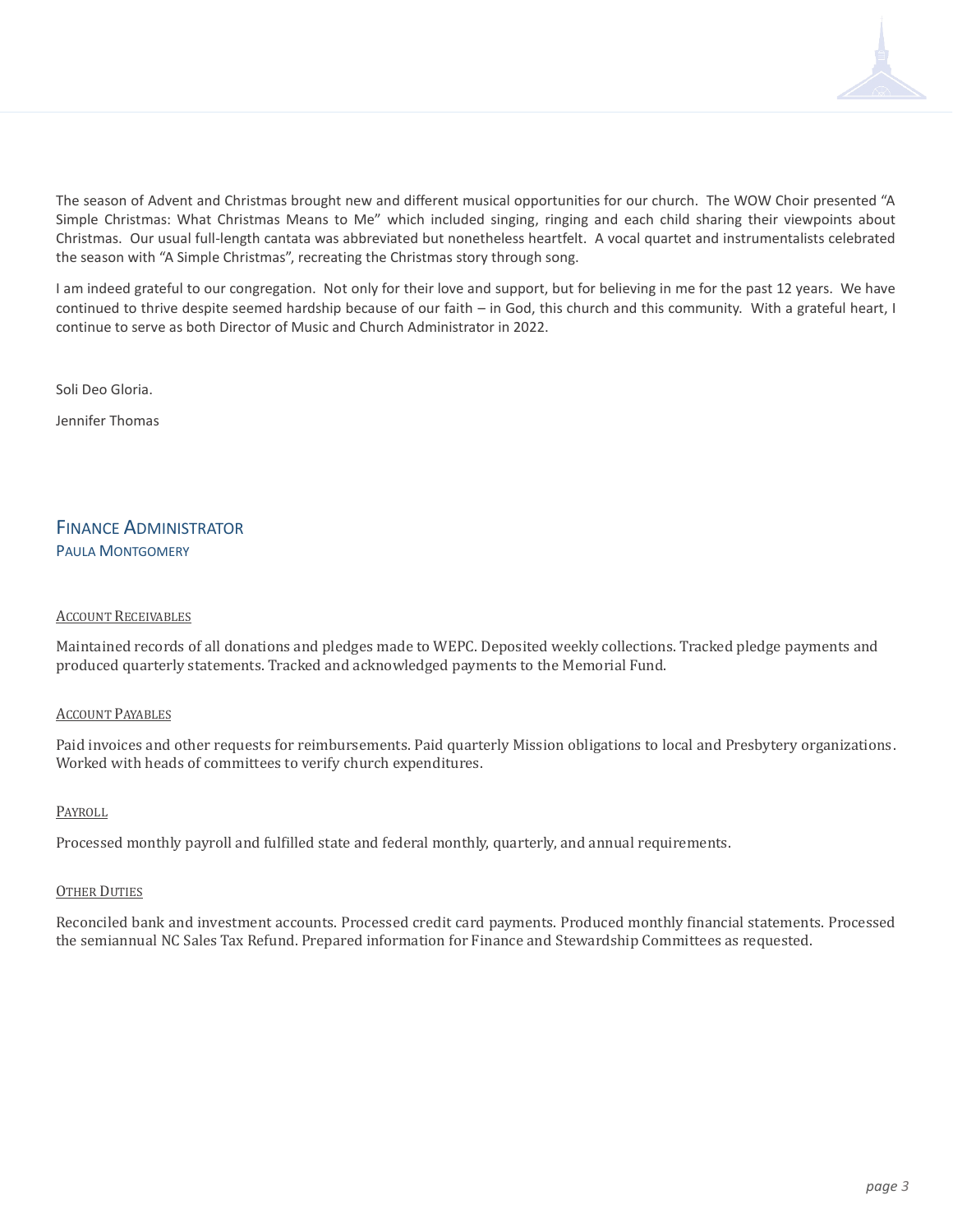# MINISTRY TEAMS

**SESSION** JAYNE LEE, CLERK

The Session continued to meet monthly, however mostly by Zoom due to the pandemic, to conduct the business of the church during 2021. The session held its annual retreat via Zoom and focused on how to revitalize the church following the pandemic. The session voted to return to as many aspects of "normal" as we could during this crazy year. We were able to return to the sanctuary from the Crawford Center with continuation of masking and social distancing. We started congregational singing again since masks are worn. We restarted our in-person Sunday School programs and have had in-person WOW for the children and youth meetings. We continued to have some type of special event each Second Sunday usually arranged by our Deacons. We also celebrated many special events such as Confirmation Sunday, when 8 of our youth were confirmed as church members, and the return of fun events like Trunk or Treat for Halloween.

We have continued to be a strong and vibrant church through ministry and leadership changes, thanks to our session members and the many active members of our church who have gone above and beyond this year. Each member of the Session continues to lead their respective teams in doing the work and mission of the church. These teams have been very busy and the highlights will be under each team's report. We are thankful and blessed to have a committed and hard-working group of elders to serve our church.

In 2021, we updated the Operations Manual of the church including many of our policies and procedures. We had several personnel changes that were handled by our HR/Personnel Committee. We are thankful to have an interim minister in place that was handled quickly and efficiently by our Interim Search Team. Rev. T. Wes Moore will be vital in helping our church and session to move to the next level with a pastor nominating committee and taking West End Presbyterian Church to what comes next in times of a global pandemic. We look forward to working with all our members to take part in what awaits us as a church in the "new normal".

I would personally like to thank all of you for your support during my time as clerk of the session, and I look forward to working with Becky Watkins as the clerk in 2022. Remember… it takes all of us to be the church!

### BOARD OF DEACONS RON SHEPARD, MODERATOR

2021 was another year of uncertainty as the Deacons first conducted their meetings via Zoom. As previously reported, Ron Shepard, Kim Auman and Amanda Brown Spiegel continued in their roles as Moderator, Vice Moderator, and Secretary respectively.

To the enjoyment of all and following COVID guidelines, we soon began meeting in person. Although our activities were limited, we did establish a schedule for Second Sunday activities to allow for some socializing and to promote fellowship. These events included after-church gatherings such as a lemonade social, ice cream social, as well as the Blessing of the Animals, and support for the Youth Group's successful Trunk or Treat.

The reopening of the sanctuary for services was a major event. The congregation met outside and after a welcoming prayer was led into the sanctuary by a bagpiper. A new event was a luncheon the Deacons hosted for the West End Elementary School teachers prior to the opening of school. The luncheon was attended by most, if not all, of the teachers who were most grateful. It was a huge success. We once again presented the Nativity Trail. It was enjoyed by both members and visitors who were served chili on the somewhat blustery day.

The year ended with a combined meeting of the incoming and outgoing Deacons. Diane Moreton and Nancy Cunningham were introduced as the new Moderator and Vice Moderator for 2022.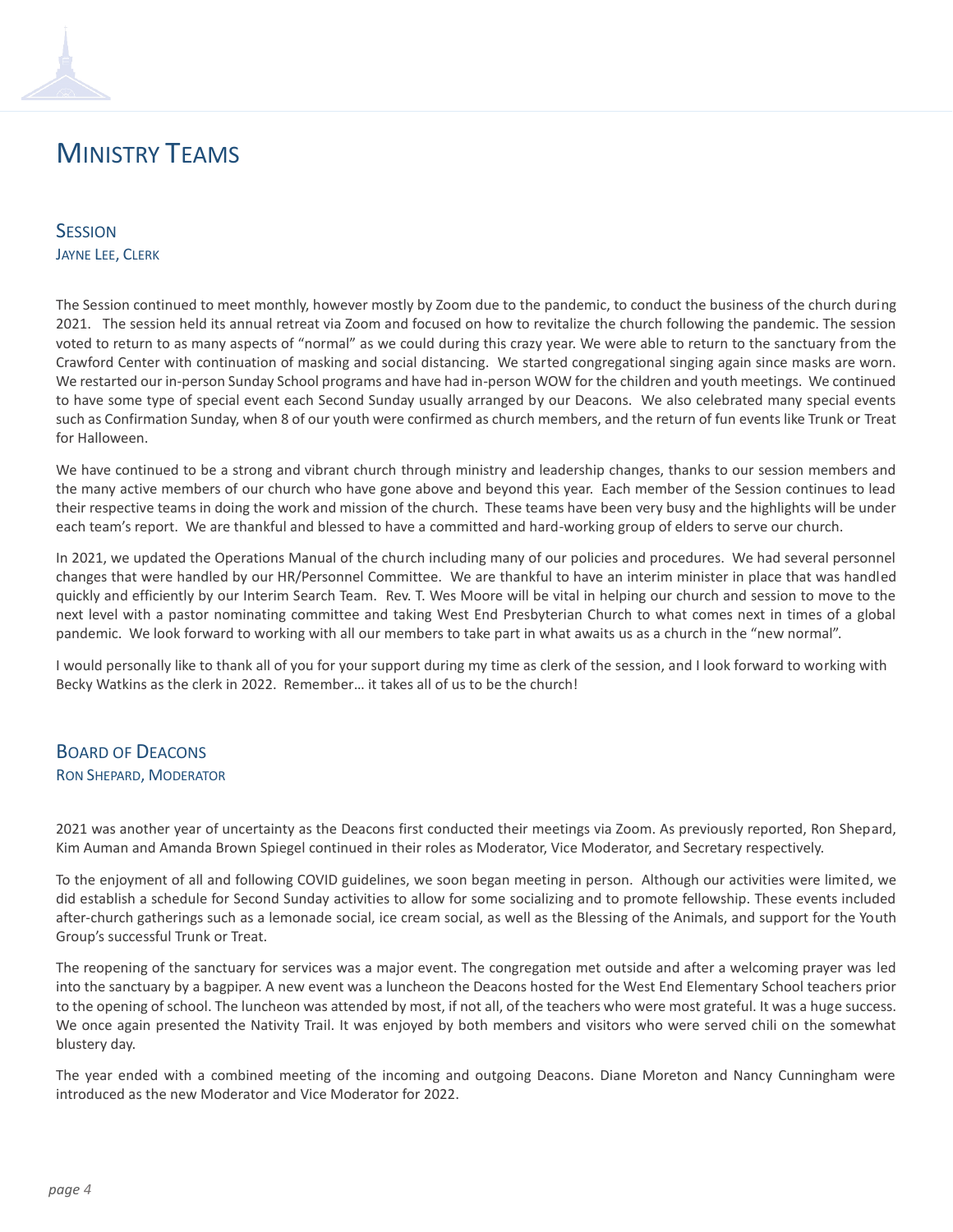### BUILDINGS & GROUNDS TEAM BECKY WATKINS & MAC CLARK, CO-CHAIRS

The following individuals were team members for 2021: Ed Auman, Tim Kline, Shannon Kitchen, Laura Pitts, and Dom Rondello.

Challenging would be the key word to describe 2021. Think of it as your home maintenance on steroids! From the first meeting to the last, this team thoughtfully analyzed the many repairs and costs to maintain the WEPC campus and property. General maintenance is expected but two unauthorized entries with damages, plus the theft of the van's catalytic converter, created added unexpected "opportunities".

With our worship services moving into the Crawford Center the latter part of 2020, we began the year trying to enhance the appearance of both the inside and outside front with extra cleaning and some landscape changes. After many hours assessing the unauthorized entries, the decision was made to re-key both the Crawford Center and Hogan House and no longer use lock boxes. This was not done to inconvenience us but rather to prevent further intrusions.

From water leaks to replacing two A/C units, the mundane was handled. However, there were positives also. One highlight of the year was recognizing Frank Hayes for his continued work on the rose garden which he had planted outside the entrance to the offices some years ago. A small, engraved garden stake was added to the garden at a surprise presentation before worship on Stewardship Sunday. Another highlight was the church clean-up day where members joined the B&G Team to rectify many needed hands-on repairs.

Finally, the largest project of the year was the latest improvements to the Hogan House which enabled our church to temporarily host overnight guests. Many members assisted B&G with repairs and donations to keep our costs to a minimum.

This team wants all congregation members to be proud of our beautiful campus and to know that all efforts are being made to maintain them with minimum expenditures.

## CHRISTIAN EDUCATION TEAM JUDY LAUT, CHAIR

The Christian Education Team met monthly, as needed. The CE team is given the task of overseeing, promoting, and implementing Christian Education within the church. An abundance of faithful volunteers support the efforts of the CE team. During the months of January through May, Sunday School classes are offered for both children, youth, and adults. Plans are in place should a nursery need to be provided during the Sunday School and worship hours. The WEPC Youth Group (6-12 grades) meets most Sunday evenings 6- 8pm. Both Sunday School classes and Youth Group activities are suspended during the summer months.

Highlights of January through December:

- Plans were in place should the need have arisen for a nursery during worship or Sunday School hours. However, the nursery was never needed.
- Sunday School was provided for K-5, 6-12, and adults each Sunday once it was safe for the congregation to return to worship together in the sanctuary (September-December). Attendance was low or nonexistent in the K-5 and 6-12 classes. The Over Yonder Adult class met via Zoom each Sunday throughout the Sunday School year. The Agape class met in person each Sunday September-December.
- Eight students participated in Confirmation class, led by Maddie Beadell Clark, and were joyfully confirmed in April.
- Youth Sunday, led by WEPC youth, was held in March.
- The Youth Group, led by Maddie Beadell Clark, met via Zoom a few times January-June. Members were sent to youth conferences at both Montreat and Massenetta during the summer. In-person meetings resumed Sunday nights September-December.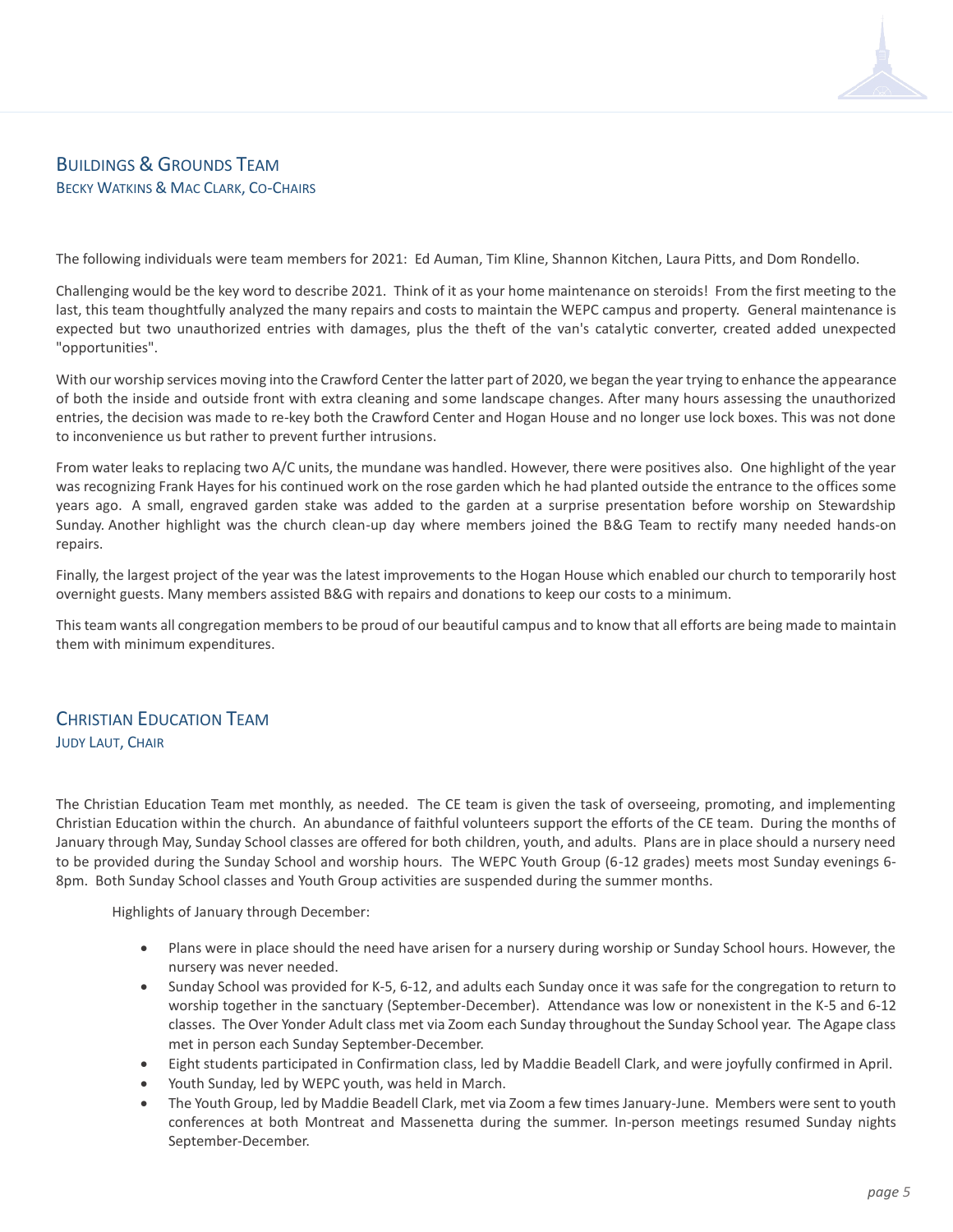# FINANCE TEAM MARK "BUD" SALES, CHAIR

Considering the challenges through a full year of COVID restrictions, our church had a very encouraging year, financially. The Finance Team, under the very able leadership of Charlie Cunningham, along with members Jerry Arnold, Kent Droppers, Virgil Reid, Chuck Watkins, and Mike Thomas, steered our financial ship through those troubled waters, managing the difficulties encountered. Thanks also goes to our excellent Finance Administrator Paula Montgomery who kept the team up to date throughout the year.

For 2021 we had actual income of \$354,219 against a budget of \$355,450 or 99.65%. Sincere thanks go out to the congregation for their generous support during difficult times. Pledge commitments were met and the congregation and staff worked hard to keep expenses within budgeted limits. The biggest difference, of course, was in the staffing expenses with so many significant changes coming toward the end of the year. Against the year ending income, we spent just under \$313,000 giving us a net income of about \$42,000. At the close of the year the Session voted to allocate \$20,000 of that net to future capital expenses with the balance being held for future unanticipated emergencies.

With God's grace, we look to 2022 with the hope that future operational and financial challenges will be met with the support of our enthusiastic congregation as well as careful financial management.

# GENEROSITY TEAM

#### DALE SHEPHERD, CHAIR

The committee was formed for the Fall 2021 campaign. Committee members were Dale Shepherd, Ron Dunning, Jayne Lee, Page Brown and Virgil Reid. The resource used for establishing the theme was saltproject.org. The theme adopted was "Together for Joy", inspired by Psalm 98. "Sing to God a new song for God has done marvelous things. Make a joyful noise to God, all the earth. Break forth into joyous song and sing praises. Let the floods clap their hands. Let the hills sing together for joy."

Our goal was established which was 5% higher than the previous year. The target amount of total pledges was therefore \$368,000. Total pledges accumulated for the 2021 campaign were \$371,554. A successful campaign! Praise God for speaking to the hearts of a generous congregation.

## HUMAN RESOURCES TEAM JOHN WILSON, CHAIR

With all the staffing changes in 2021, the Human Resources Ministry Team worked with the staff of WEPC to support their success in all areas in which they were involved. During the year, the Team provided guidance and recommended to the Session new policies, new hires, and changes in staff functions. They also handled termination proceedings and considered employee complaints or suggestions through a process that assured confidentiality if requested.

The Human Resources Ministry Team was responsible for reviewing on an ongoing basis the pay, hours of work, and benefit policies to ensure equitable treatment of all employees of WEPC. The Team was also tasked with maintaining current position descriptions for all staff and a written statement of the Church's personnel policies.

# MEMBERSHIP TEAM

#### ANN CHASE, TEAM MEMBER

The report of the Membership Team begins as it did last year – most activities were put on hold due to the pandemic. The annual review of the roll could not be completed as it was difficult to determine actual attendance due to both in-person worship and online worship. Current goals are to discuss ways to reach out to the congregation as well as updating the membership rolls. The Membership Team is need of additional members. If interested, please contact 2022 Chair, Peggy Crawford.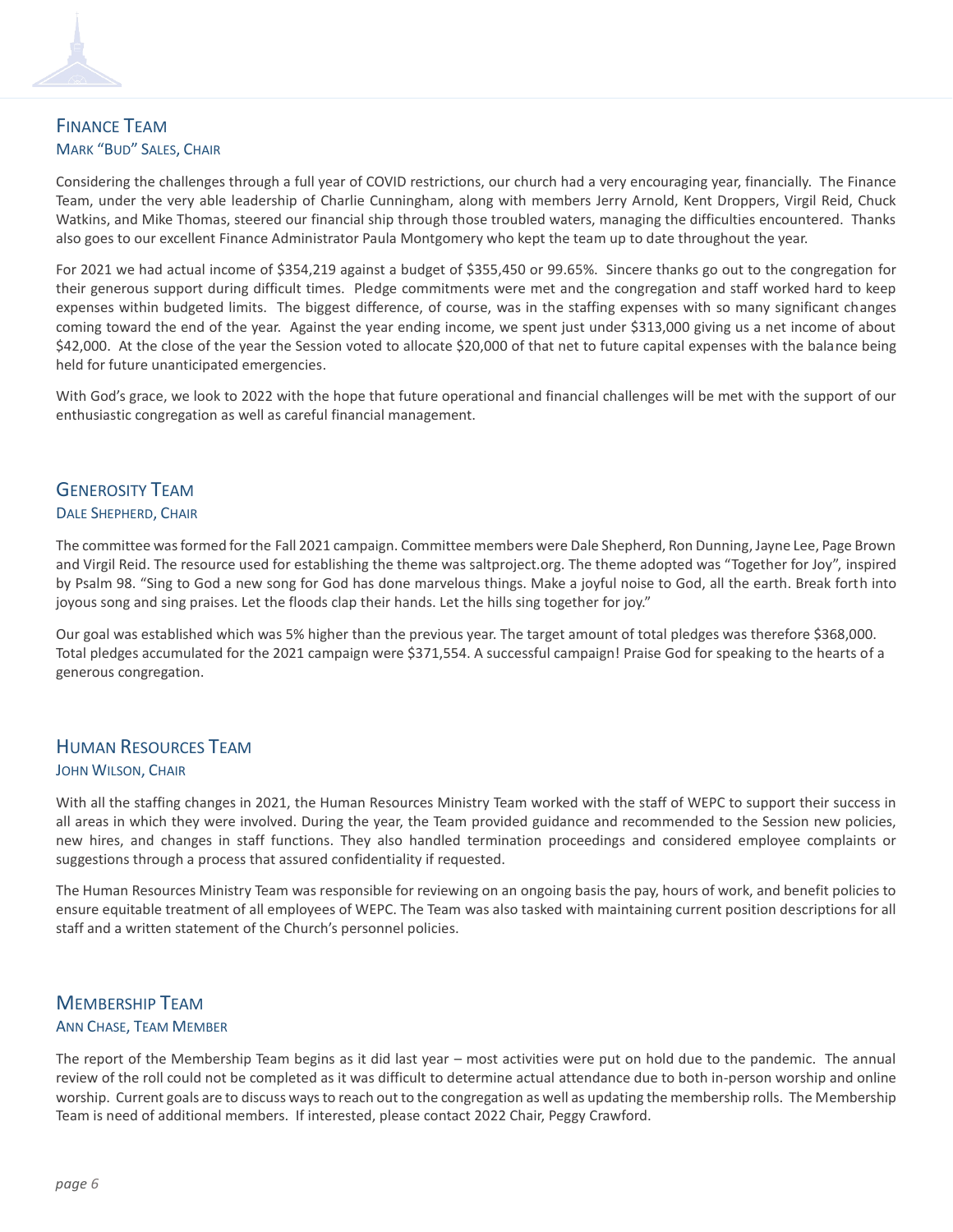#### MISSIONS TEAM

#### ROGER ERWIN, CHAIR

Members of the Mission Team included Mac Clark, Anna Stevens, and John Wilson.

- We sponsored Christmas for Moore for 11 families consisting of 36 individuals.
- Six members of our congregation participated in Habitat for Humanity Apostles Build in Robbins which helped to build an affordable house for a qualified family.
- We did not have Tuesday Tutoring or Rise Against Hunger due to COVID 19.
- We contributed to the following charities:

Family Promise **Food Bank of the Sandhills** Camp Monroe **Massanetta** Friend to Friend Christmas for Moore Presbyterian Disaster Fund Presbyterian Missions Good Samaritan Fund Montreat

Habitat for Humanity Coalition for Human Care

# MUSIC & WORSHIP TEAM ALICE DROPPERS, CHAIR

Music and Worship Team members included Louise Thomas, Donna McCallum, Nancy Cunningham, Jerry Phipps, Linda Dunning and Tim Kline. The team usually met on the second Wednesday of the month at 5:00 pm. We started the year with Zoom meetings due to the Covid-19 pandemic and switched over to in person in July.

The Music and Worship Team is responsible for planning, implementing, and evaluating all aspects of the worship service. The team works closely with the pastoral staff, music director and the Session in providing a meaningful worship experience for the congregation.

Most of the work by the team is "behind the scenes" work. Starting in January we planned for Lent. This year looked a little different due to Covid. Ash Wednesday was a self-guided service, Maundy Thursday we had virtual communion and the Good Friday service was held virtually. In a break from tradition, a Sunrise Service was held outdoors at 6:30am as well as the regular in-person Easter Service at 11:00am.

Due to the ongoing pandemic, Sunday worship continued in the Crawford Center. On September 12<sup>th</sup> we returned to worship services in the Sanctuary. Tim Kline came up with a plan to be able to video the worship service. We now can have the congregants worship either in person or watch online. A big thank you to Tim for making this happen!

Our first in-person communion was held on Worldwide Communion Sunday, October 3rd. We changed how we served communion to make accommodations due to the pandemic. The bread was handed out using tongs and the juice was in the little distribution cups. The congregants came up to the communion table and brought back the communion elements to have in their pew. This way everyone's masks would only be off for a few minutes in their pew. Communion is now scheduled for every month.

In November, the team started planning for the Advent season. The Sanctuary was decorated by wonderful volunteers, Advent Readers were scheduled, and poinsettias are ordered. On December  $1<sup>st</sup>$  we welcomed Pastor T. Wes Moore, our new interim pastor.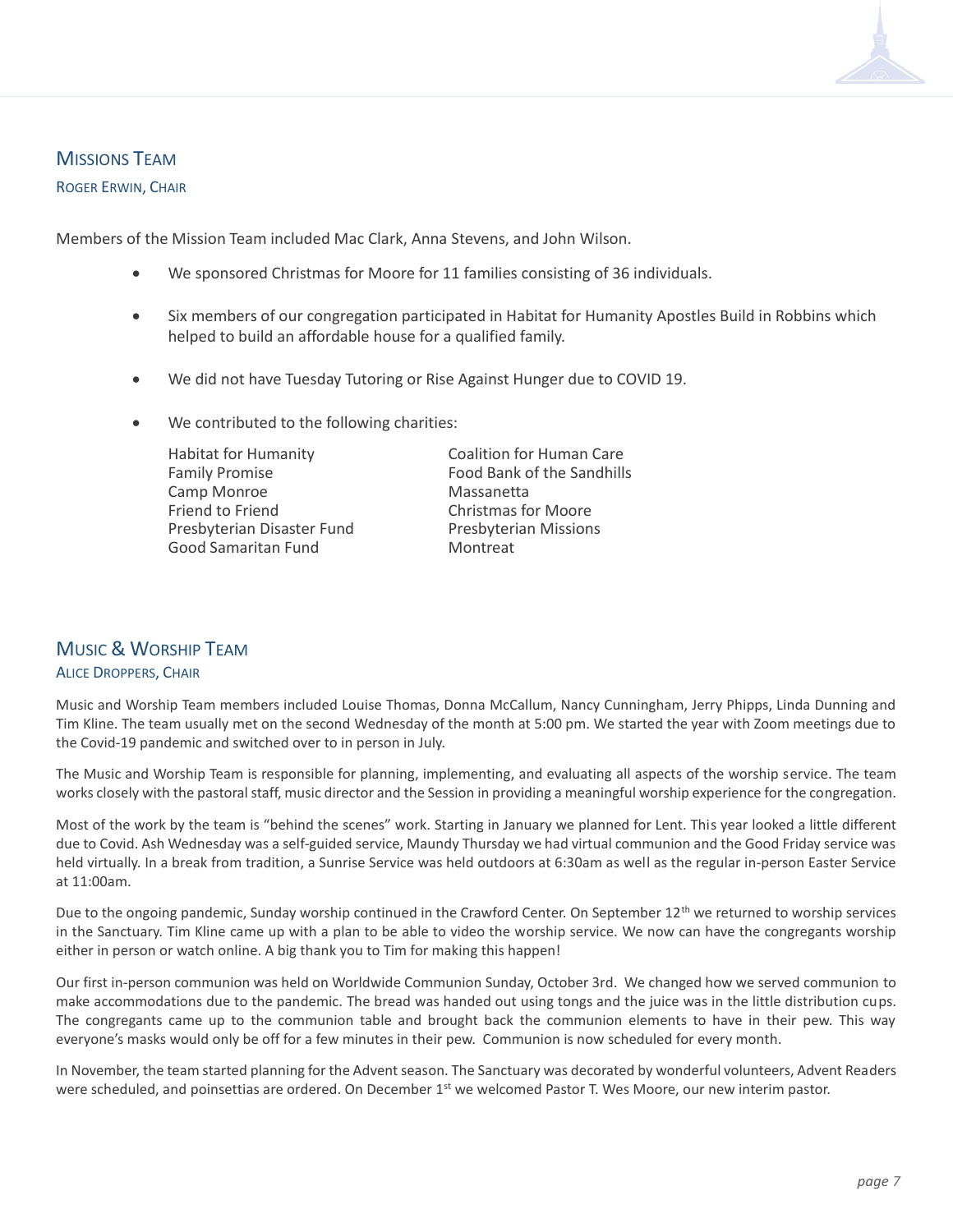

Volunteers were also on board to help with the worship services. Judy Laut coordinated the Lector program and Nancy Cunningham scheduled the acolytes. Next year we will start back up having ushers. This year due to the pandemic, the Deacon Greeter and Elder of the Month served to welcome everyone. They encouraged all church attendees to sign in since we are no longer using the friendship pads.

The work of the Music and Worship Team is truly a team effort. Our successes are attributable to a devoted, hardworking group. Thank you, Louise, Donna, Nancy, Jerry, Linda, and Tim.

# **OTHER MINISTRIES**

# PRAYER SHAWL MINISTRY

#### NELL JUDGE, COORDINATOR

Even though we're small in number, we make up for our caring with enthusiasm and purpose. We celebrated our  $17<sup>th</sup>$  year of knitting, crocheting, and praying for those who are hurting. We also made cancer caps and NICU hats for infants at our local hospital. At our monthly meetings we reported on shawls delivered and offered concerns for those in need. As completed shawls are presented, we gave each a blessing of love and caring. Our small group meets the second Wednesday of the month at 10:30am in the Gathering Room.

#### PRODUCTION TEAM TIM KLINE, AV DIRECTOR & JUDY LAUT, AV CO-DIRECTOR

We consider video production a vital ministry and part of the church's mission. Many of our members are still not able to attend in person. Currently we have 94 subscribers, and our average number of views is 220 per month and have received several comments via Realm how much this ministry is appreciated. Even if we only had one viewer a week, we would deem our "mission accomplished".

In September of 2021 we transitioned worship back to the Sanctuary. With the transition we only brought the recording equipment (cameras and laptop). We did not move the projector so continuing with the audio-visual media is not available. The plan is to assess the need and potentially add it in the future. We wanted to make sure the decision was not rushed, and any such addition was consistent with the history and architecture of the space. Our production records the worship service in "real time" but we are not livestreaming. The recording is uploaded to YouTube about 1 hour after the service. We added a second pan-tilt-zoom (PTZ) camera that allows us to add additional views and hopefully provides a sense of being in-person. Depending on the service activities, these views will vary quite a bit. The production booth is in the balcony. On any given Sunday you will see Judy Laut, and myself manning production booth. To provide some staffing relief, we added an additional person. Josh Markotich who is a sophomore attending Pinecrest High School. Josh joined us in December and is our sound engineer, learning the ins and outs of the digital sound board, the various microphones required during any given service, and the integration of the audio into the video production. Josh is also learning the video side of things and soon will be able to handle all aspects of both audio and video. We are very pleased to have Josh.

Audio-Video production can be highly technical and complex. Our goal has been to create a system that can be run by the lay person. On most Sundays we produce a quality service. Occasionally we have technical issues and failures. We appreciate the grace and forgiveness you have shown on those Sundays. We could still use some volunteer help. If anyone is interested in joining the Production Team, you will be welcome and will be happy to train you.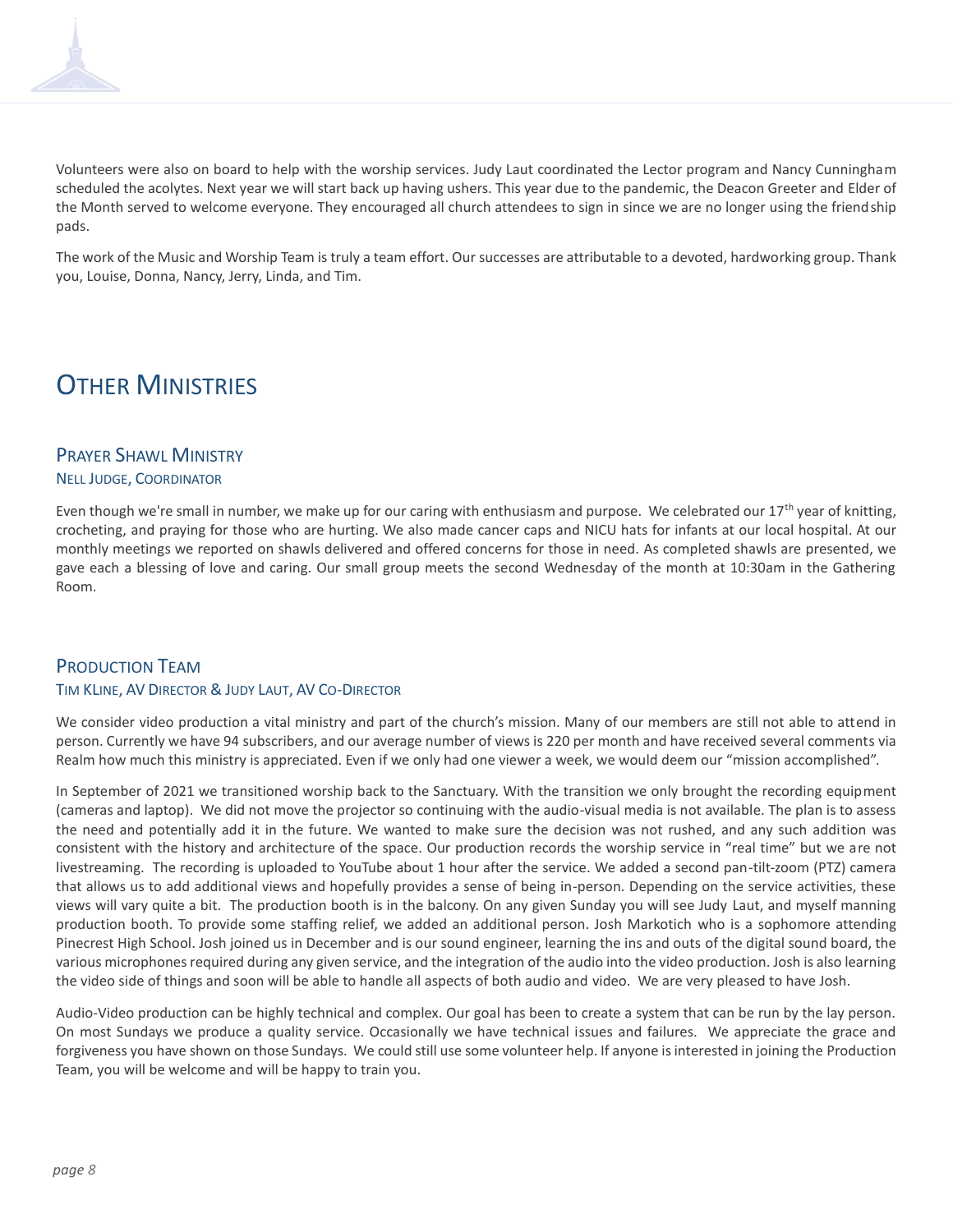### TUESDAY TUTORING MINISTRY LAURA PITTS, LEADERSHIP TEAM FACILITATOR

The WEPC Tuesday Tutoring Ministry Team, the Tuesday Tutors, and our congregation have continued to pray for our students and their families. Our congregation and those in our community have seen the need and given generously. Anna Stevens, WEPC volunteer tutoring coordinator, maintains a network among our friends in the Hispanic community and we respond as needs arise.

In the summer we initiated a vaccine clinic at the Crawford Center which was open to all. While only a few individuals came, we were happy that some of our high school students took advantage of this opportunity.

In the spring of 2021, a seven-year-old who spoke no English came to the U.S. with her father. Her mother did not accompany them. The young child was enrolled at West End Elementary and because of available funds, one of our recent high school graduates who came through our tutoring program, was able to be with her in the classroom. In three weeks, with this help, she was able to master rudimentary English and has continued to thrive.

This year at Christmas, WEPC again shared \$100 with eighteen of our Latino/a families. Let us keep these families in our hearts, minds, and prayers. Over the coming months, we will keep you posted about plans for tutoring to resume. We are encouraging vaccines for our families and Sandhills Pediatrics has been a great partner in this effort.

# WOW CHILDREN'S AFTERSCHOOL MINISTRY

JACKIE KINNEY, COORDINATOR

WOW, our Wednesday after-school program, began in 2021 with online meetings led by Maggie Beamguard and Jennifer Thomas. A core group of 6-8 children met weekly via Zoom for 45-minute lessons created to provide time for learning and time for engaging with friends -- a much-needed factor with schools still dealing with remote learning.

As schools reopened with in-person opportunities in August, the decision was made to resume WOW on Wednesday afternoons, with children and adultsstill masking to ensure a safe atmosphere. Jackie Kinney, Carol McDonald and Jennifer Thomas provided leadership for the group of 11 kindergarten through fifth graders. Activities included Bible lessons, crafts, games/outside activities, snack time and music. One highlight of the year was the WOW presentation, "What Christmas Means to Me: A WOW Simple Christmas" which was presented in worship on December 5th. Another special activity included the distribution of goodie bags to our church members 85 years of age and older.

It has been a very different experience as we have dealt with the ongoing pandemic issues. First, it is a smaller group than we are used to but that had much to do with the fact that such a large group aged out as they transitioned to middle school. Second, the children have been amazingly accommodating with their mask-wearing as it has become somewhat the norm for them. But the most amazing part was their reaction as they returned to the church building for the first time. They noticed (and excitedly commented) on their artwork in the halls. It was heartwarming to see their enthusiasm as they returned.

We anticipate good things for 2022 as Pastor T. Wes steps in to lead our Bible lessons each week. He will be an energetic and welcome addition to our WOW family.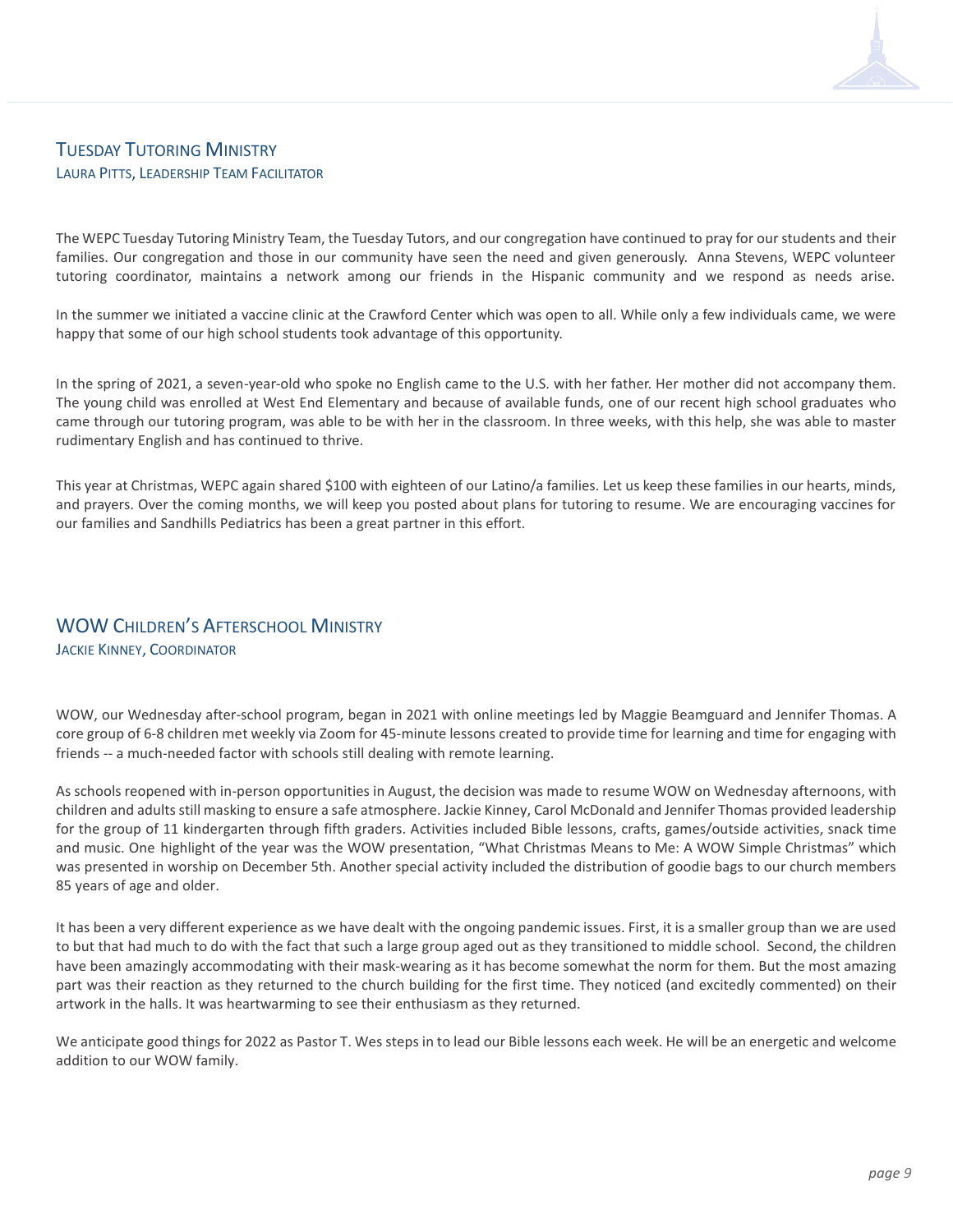# STAFF PHOTOS & CONTACT INFORMATION

# REV. THOMAS WESLEY MOORE, IV INTERIM PASTOR



**Tel** (910) 673-4341 Ext. 4000 **pastor@westendpres.church**

JENNIFER THOMAS DIRECTOR OF MUSIC/ CHURCH ADMINISTRATOR



**Tel** (910) 673-4341 Ext. 4001 **jennifer@westendpres.church churchadmin@westendpres.church**

# PAULA MONTGOMERY FINANCIAL ADMINISTRATOR



**Tel** (910) 673-4341 Ext. 4004 **paula@westendpres.church**

# KATHY HESS SEXTON



**Tel** (910) 673-4341